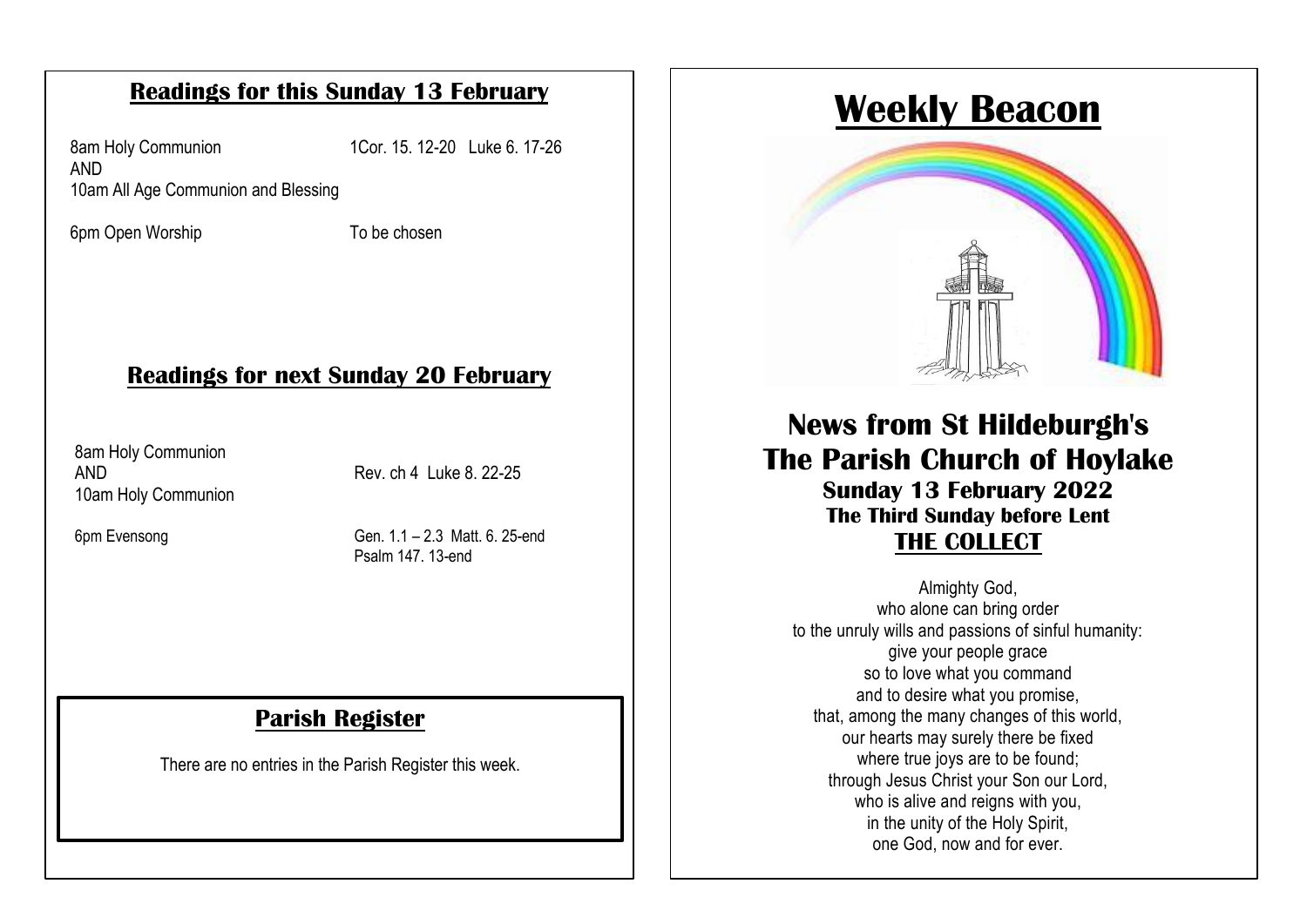#### **The Vicar's Two pence – February 2022**



#### Dear friends,

With bated breath I hope we can now see the beginning of the end of the pandemic. This is the time to look to the future and rebuild the church; many churches have lost much loved parishioners not only to Covid but to illness and old age. It is also true to say that there will be people who have just stopped coming to church and may never return.

What can we do? The first thing is a call to prayer, to pray for guidance and renewed energy in all we do. What does that look like? I think each of us must renew our commitment even double it as we encourage our friends and neighbours to just come and see what is happening at church. Let's give a positive message to our community, so much is opening up, the tea and coffee on Tuesday with bacon butties for one.

If you look at our outside notice board you will see a new poster advertising Tuesday morning. Before the pandemic we had a healthy amount of people attending and we need to get back to that - I need your help to just come along and support not only the church but any new person who attends and may be feeling a little unsure.

I am sure you have heard the saying 'success breeds success' and I know that to be true. If we can fill the hall on Tuesday mornings with local people as well as parishioners then we can minister to them and who knows what blessings will follow. *Matthews Gospel 20 -28 reminds us just as the Son of Man did not come to be served, but to serve, and to give his life as a ransom for many."*

In the end what will grow the church is this, faithful regular and committed attendance no matter what the service. Psalm 37-5 encourages us by saying "*Commit your way to the Lord; trust in him, and he will act*."

Once a month we have a Family Service designed to encourage new families to come and experience Church. The way we treat them is the difference between them staying or leaving - we need to be willing to share our faith and joy in the Lord.

Another opportunity for us to welcome our community is at the Queen's Platinum Jubilee as we celebrate and give thanks for her seventy years of faithful and dedicated service to the whole commonwealth. At her coronation she made a pledge to serve us and indeed she has. The Queen's life is steeped in her faith the faith that reminds us of the servant nature of Christ, he too came to serve and we share in that calling

The church is the people and it is you who make the difference. We are not the body of Christ when people are missing so please work with me as we seek to rebuild the church in Hoylake.

Let me finish by quoting from 1 Cor 12 "*if one part suffers, every part suffers with it; if one part is honoured, every part rejoices with it. Now you are the body of Christ, and each one of you is a part of it."*

Your friend,

Rev Paul.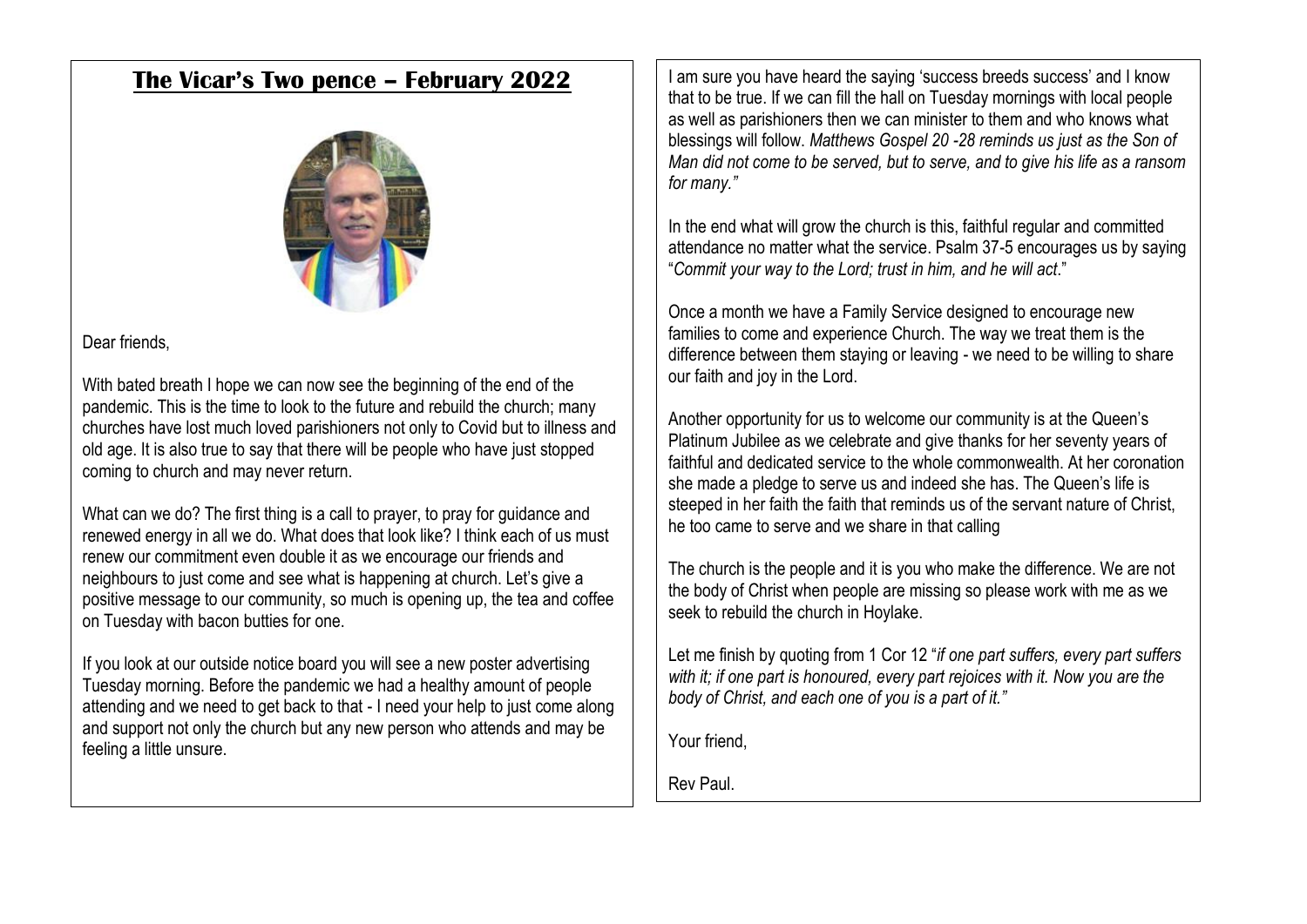## **ST HILDEBURGH'S VOYAGERS**

Last Sunday our Voyagers thought about the way in which we are all called by God in different ways - the Voyagers pointed out the importance of responding to the call when it comes.



**St Valentine's Day Afternoon Tea Fundraiser - 14 February**

The Afternoon Tea fundraiser has been cancelled.

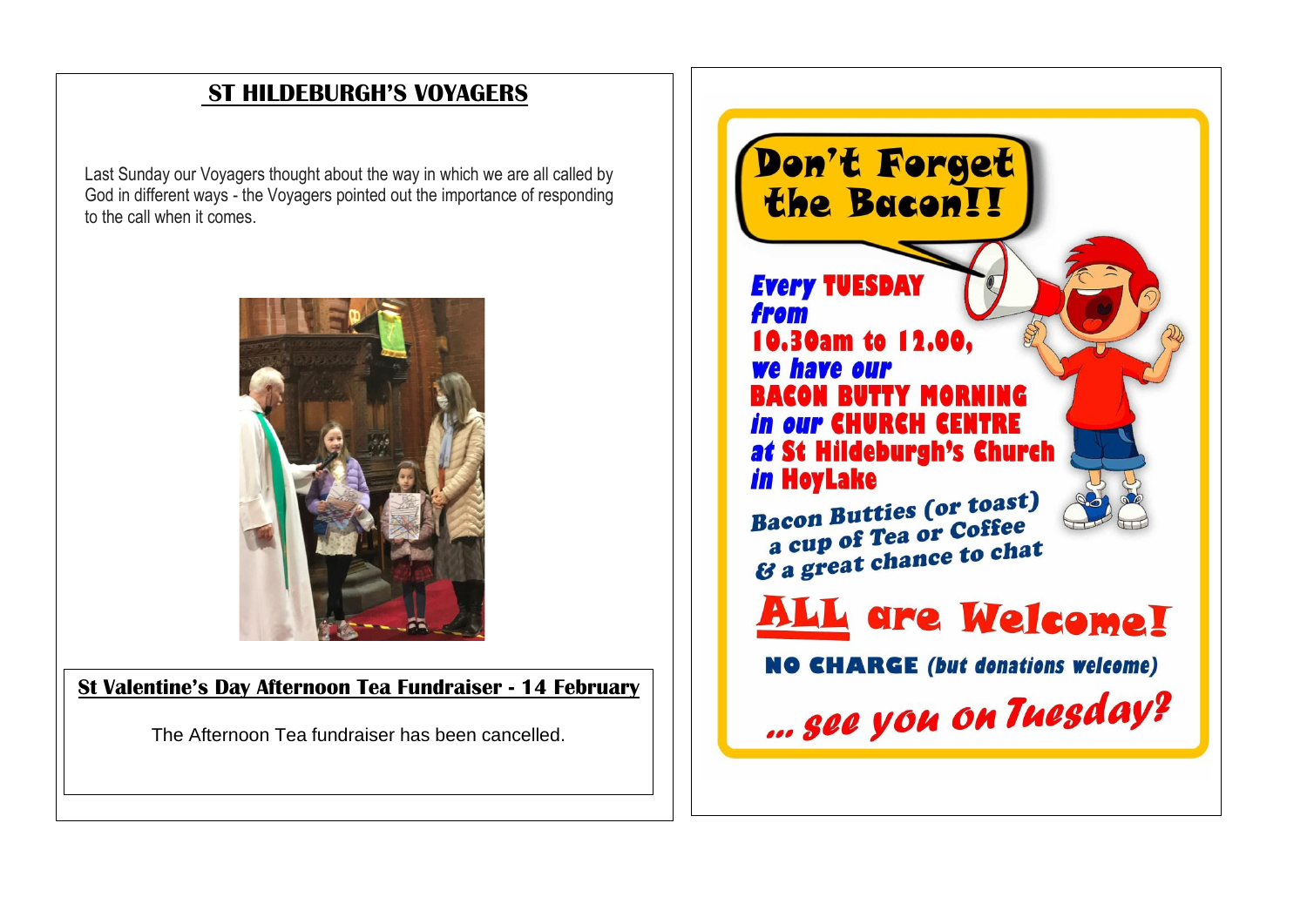### **LENT LUNCHES 2022**

This year the Lent Lunches will be held here at St Hildeburgh's on the following Fridays: **Friday 18 March, Friday 25 March, Friday 1 April, Friday 8 April.**

A short service of reflection will be held in church at 11.30am followed by a simple lunch of homemade soup and a bread roll in the Church Centre. Payment is by donation in aid of charity. All are welcome.

#### **LENT REFLECTIONS AT STHILDEBURGH'S**

During Lent, Revd Richard will be hosting a series of reflection evenings in the Lady Chapel.

Meetings will be held at 6.30pm on the following Tuesday evenings:

1 March 2022 8 March 2022 15 March 2022 29 March 2022 5 April 2022

All are welcome.

#### **FUNDRAISING AT ST HILDEBURGH'S CAKES BAKED TO ORDER!**

Following the success of her baking to order fundraiser last year, Jane Langley will be recommencing baking from this week. her baking to order. Jane can bake any cake but she has suggested the following: Chocolate, Victoria sponge, lemon drizzle, and coffee and walnut cake.

To order please speak with Jane.

#### **FAMILY FUN DAY AT FOXHILL – FREE TICKETS!**

**Family Fun Day** 

Come and enjoy a the woods, face painting and carnival games.



*Come and enjoy a bouncy castle, a trail in the woods,* 

*face painting and carnival games at Foxhill.*

Come along on **Saturday 9 April from 10am to 3.30pm** for a brilliant day full of activity and fun. There will be prayer spaces to reflect and ponder, a bouncy castle to expend all the excess energy, a trail in the woods as well as face painting, carnival games and more! Bring a picnic and come along with your family for a brilliant day out.

Saturday 9 April 2022 – 10am to 3.30pm

Foxhill, Tarvin Road, Frodsham WA6 6XB

To book your **free** tickets -

**[www.eventbrite.co.uk/e/family-fun-day-tickets](http://www.eventbrite.co.uk/e/family-fun-day-tickets)**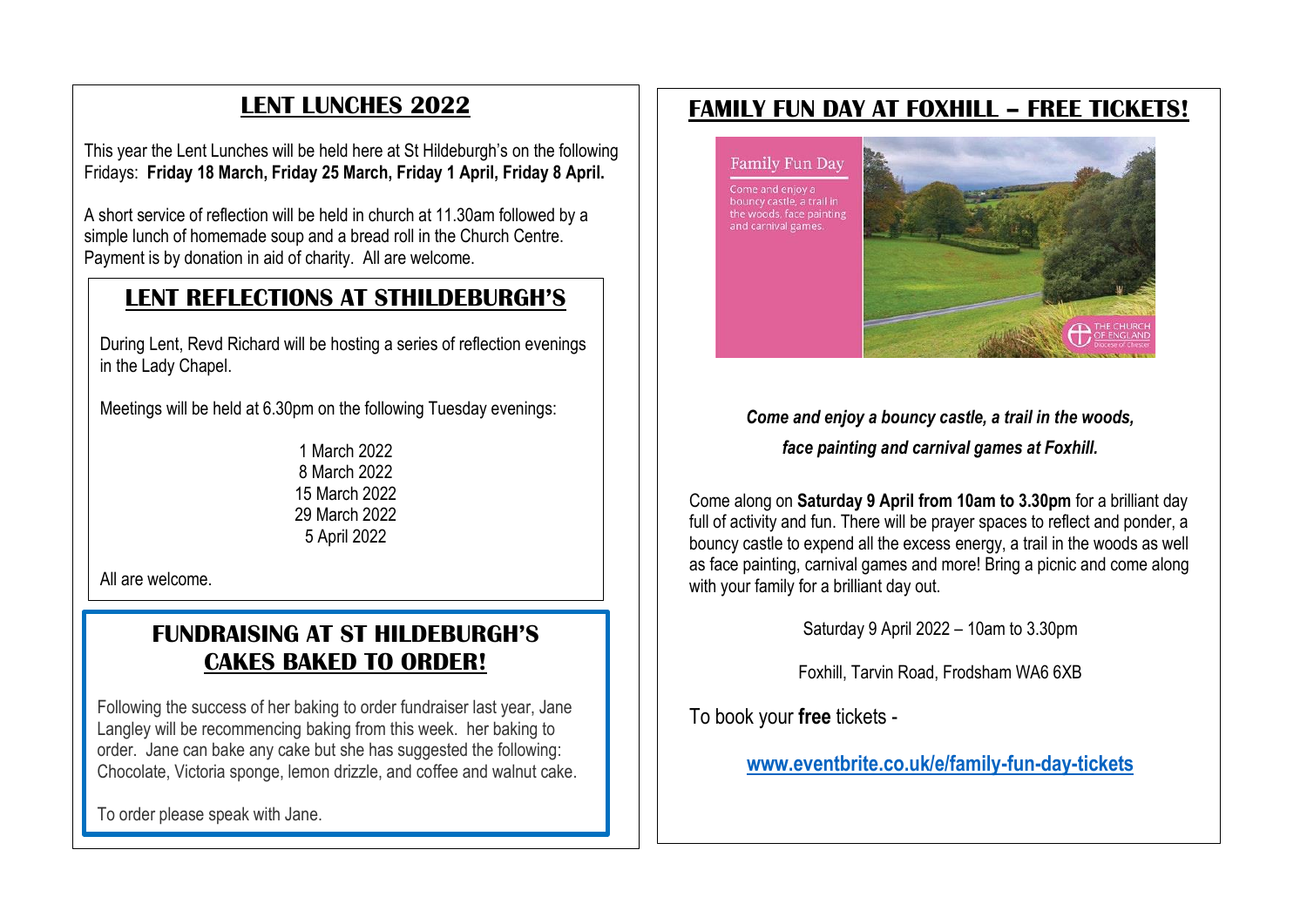#### **FLOWER OF THE WEEK: CLIVIA MINIATA.**

#### **90th in a series.** *Text and photograph by Peter Surridge.*

*Clivia miniata* is not the easiest plant to have around. First, it is tender so belongs in the house or conservatory during winter, though cannot be kept in strong sunlight because the leaves become scorched – it's a woodland plant in its native South Africa. Secondly, plants grow readily enough but reach quite a size before flowering and that means a heavy, difficult-to-move pot. Why move the pot? Clivias must have a period of cooler weather in winter to encourage the flower buds to form, then look so lovely that you want to display them in a living room. However, the effort is worth it when several long stems emerge from among the 60cm (2ft), fleshy leaves and the blooms open. Each stem is topped by a large cluster of a dozen or more trumpet-shaped flowers in a shimmering shade of deep orange with underlying hues of bronze and salmon-pink, while the centre and anthers are in gold. They last for weeks, too.

All clivias are perennial evergreens which are more likely to be acquired as root divisions from friends than found in garden centres. The fleshy roots grow quickly to some 30cm (12in) across and, for a prolific flower display, should be ultimately planted in a deep pot at least 37cm (15in) in diameter.

There's a myth that clivias flower only once every seven years but this was probably inspired by the fact that the roots need to be restricted to encourage blooming and can take some years to fill a pot if not well cared for. For quicker success, plant can be rooted in sieved, homemade compost with added grit, or a loam-based compost such as John Innes No 2. When they are watered freely with a balanced liquid fertiliser from spring to autumn then kept fairly dry and cool in winter, flowering can start in February though more often in March. Problems are rare, though mealybugs may be a nuisance.

Some forms of *Clivia miniata* have redder flowers than the type while a variety named Aurea has yellow flowers. Other species include *Clivia caulescens*, with huge 1.8m (6ft) leaves and orange, red or pinkish flowers; *Clivia gardenii* with 75cm (30in) leaves and green-tipped blooms of orange or red; and the more delicate *Clivia nobilis*, with 45cm (18in) leaves and drooping, tubular, red blooms tipped with yellow and green.



*Above: The shimmering bloom of Clivia miniata*

Clivias are named after Lady Clive, Duchess of Northumberland from 1817-66, granddaughter of Clive of India and the first person to bring the species into flower in cultivation. They are sometimes nicknamed Kaffir lilies.

# **LOGS FOR SALE**

Following the felling of several trees in the church grounds, the trees were cut into logs and are now available for you to purchase by donation.

For details please contact the Church Office on 632 5339 or speak with Revd Paul.